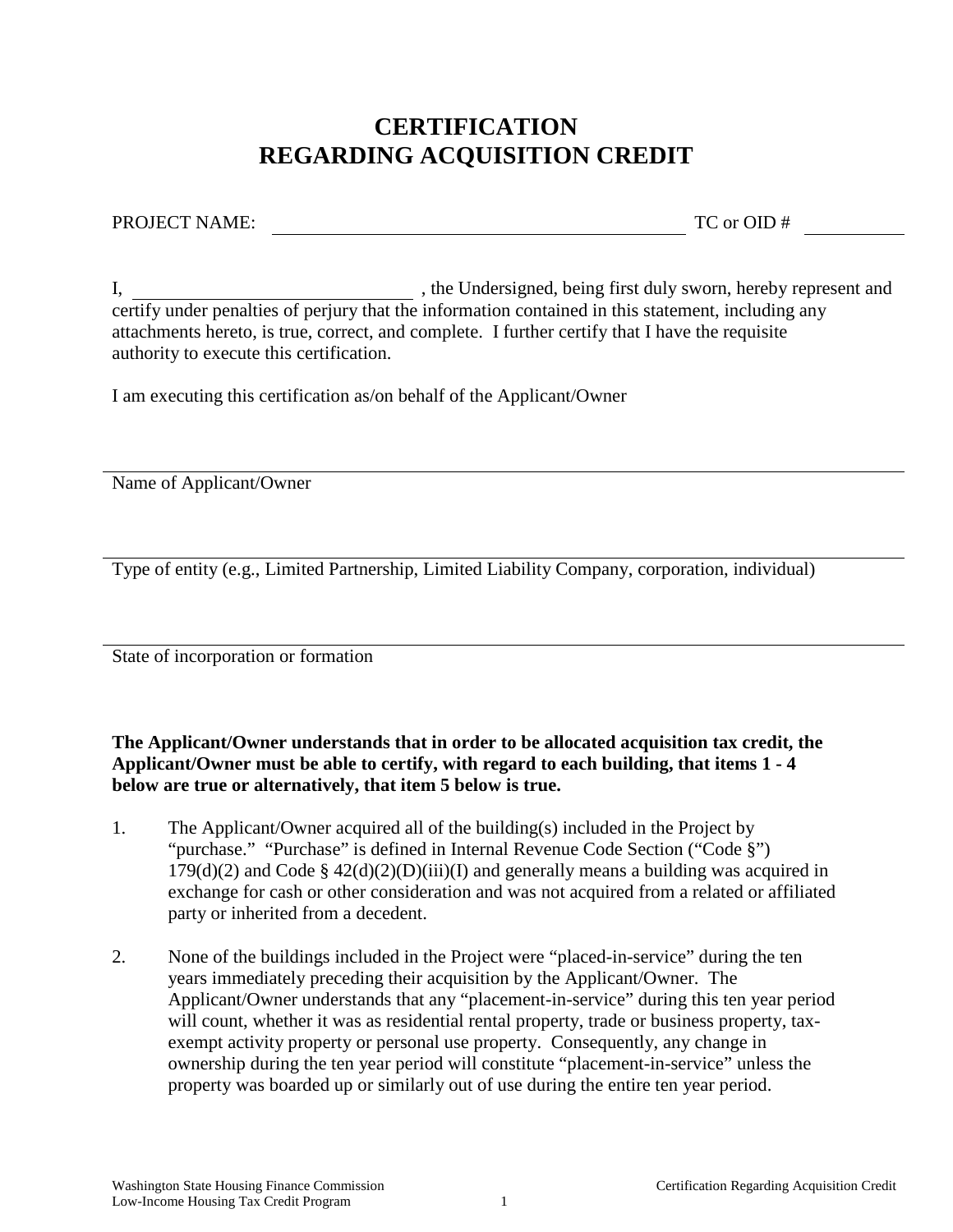- 3. None of the buildings included in the Project have had a "nonqualified substantial improvement" during the ten years immediately preceding their acquisition by the Applicant/Owner. "Nonqualified substantial improvement" is defined in Code §  $42(d)(2)(D)(i)$  and generally means expenditures for capital improvements, (a) over any 24 month period which equal or exceed 25% of the building(s)' adjusted basis, and (b) with regard to which certain depreciation methods were elected.
- 4. None of the building(s) included in the Project were previously placed-in-service, (a) by the Applicant/Owner, or (b) by any person who was "related" to the Applicant as of the time the building(s) were previously placed-in-service by such related person. "Related" to the Applicant/Owner has the meaning set forth in Code  $\S 42(d)(2)(D)(iii)$ .
- 5. With respect to any building in the Project to which the Applicant/Owner cannot give the certifications set forth in 1-4 above, the Applicant/Owner certifies with respect to such building(s), that one of the following is true:

(Place an "X" in the applicable box)

П One or more of the special, placed-in-service rules set forth in Code §  $42(d)(2)(D)(ii)$  apply and, therefore, the building(s) identified below meet the requirements of Code § 42(d)(2)(B). The Applicant/Owner has attached a letter from legal counsel, addressed to the Commission, discussing the application of Section  $42(d)(2)(D)(ii)$  to the specific facts and opining that it is more likely than not that each of the buildings in the Project satisfy the requirements of Code Section  $42(d)(2)(B)$ . The Applicant/Owner understands that this letter must be in a form acceptable to the Commission.

 $Building(s)$ :

 $\Box$ The building(s) identified below have received a waiver of Code §  $42(d)(2)(B)(ii)$ from the IRS pursuant to Code Section 42(d)(6) and the building(s) meet all of the other requirements of Code §  $42(d)(2)(B)$ . A copy of the letter is attached to this Certification.

 $Building(s)$ :

**The Applicant/Owner understands that the Commission may not independently determine whether the building(s) included in the Project qualify for acquisition tax credit and that the Commission is reserving and/or allocating credit to the Project based solely on this Certification. The Applicant/Owner must therefore ensure that the acquisition tax credit that is claimed is allowed under Section 42 of the Code. Even though the Commission reserves and/or allocates credit in reliance on this Certification, the IRS or the Commission will disallow or revoke a reservation or allocation of credit if it is later determined that any building in the Project does not qualify for acquisition tax credit.**